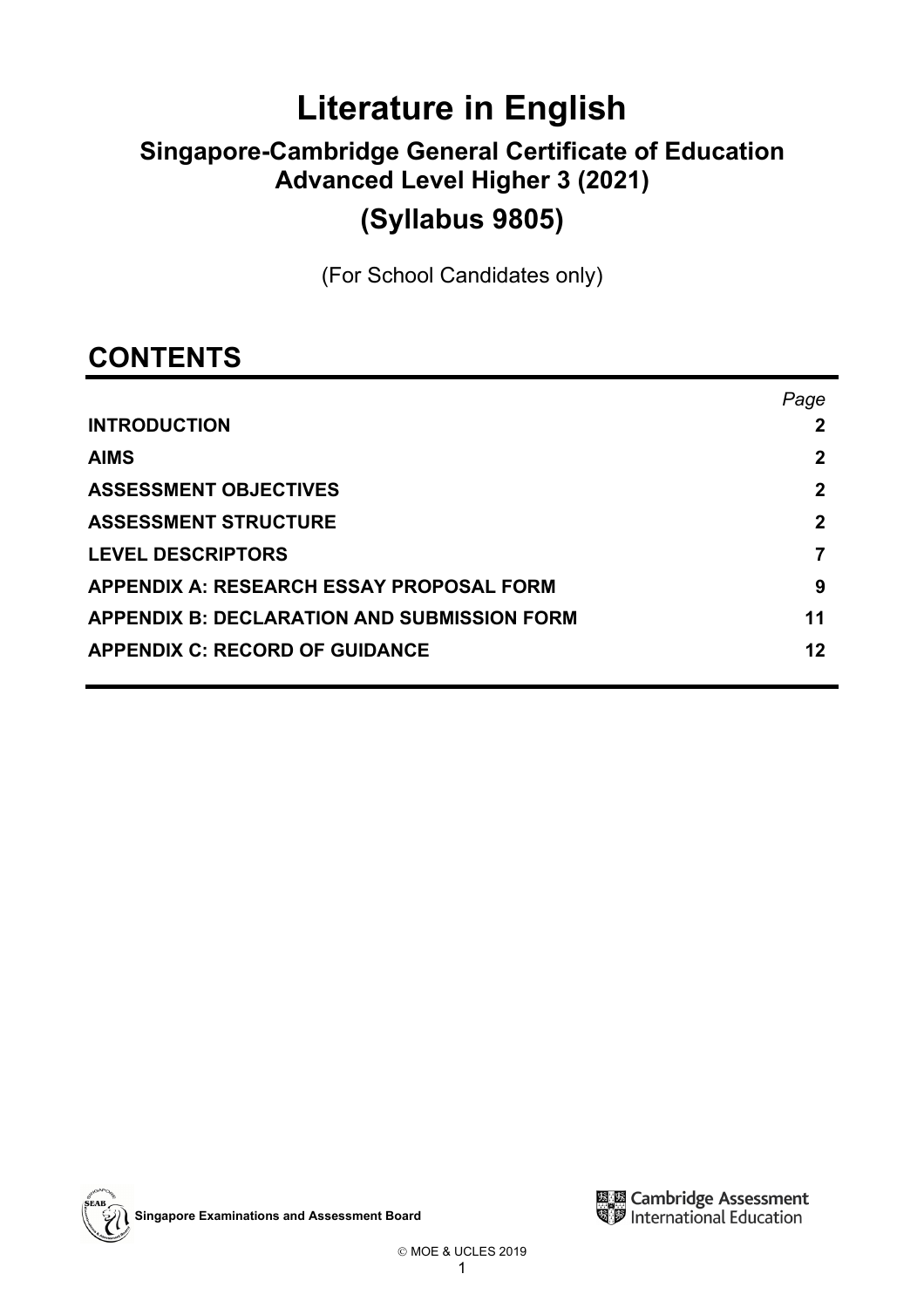## **INTRODUCTION**

H3 Literature is intended for students who display an exceptional ability and interest in the study of Literature, and are willing to pursue their studies to a greater depth and with greater specialisation.

## **AIMS**

To develop in students:

- 1. detailed knowledge and understanding of a well defined literary subject
- 2. understanding of different methods of literary analysis
- 3. confidence in forming independent judgements
- 4. skills in literary research
- 5. skills in the formal academic presentation of a wide range of information and complex ideas.

## **ASSESSMENT OBJECTIVES**

Candidates in their essay and accompanying evaluative commentary will demonstrate the ability to:

- 1. analyse and evaluate literary texts in the context of literary history, and/or movements, and/or theory; evaluate and compare different critical views
- 2. construct a well-founded argument in support of an independent critical judgement
- 3. carry out independent research involving the selection and citation of a range of appropriate secondary sources
- 4. discuss the process of research and analysis in an evaluative commentary.

## **ASSESSMENT STRUCTURE**

Candidates submit an essay of 3000–3500 words, together with an evaluative commentary of 800–1200 words.

## **Content of Research Essay**

- Candidates must base their essay on at least **3** primary texts, and make reference to other relevant texts (e.g. by the same author or in the same genre) as appropriate.
- Candidates must not base their essay on texts studied for H1 and H2.
- Texts studied must be originally written in English.
- In the case of poetry, a text should consist of a particular published selection, or an equally substantial selection made by the candidate.
- Headings, footnotes and appendices will not count towards the 3000–3500 word limit.
- The essay must be typewritten on A4 size paper; with double-spacing and in Arial font, size 12.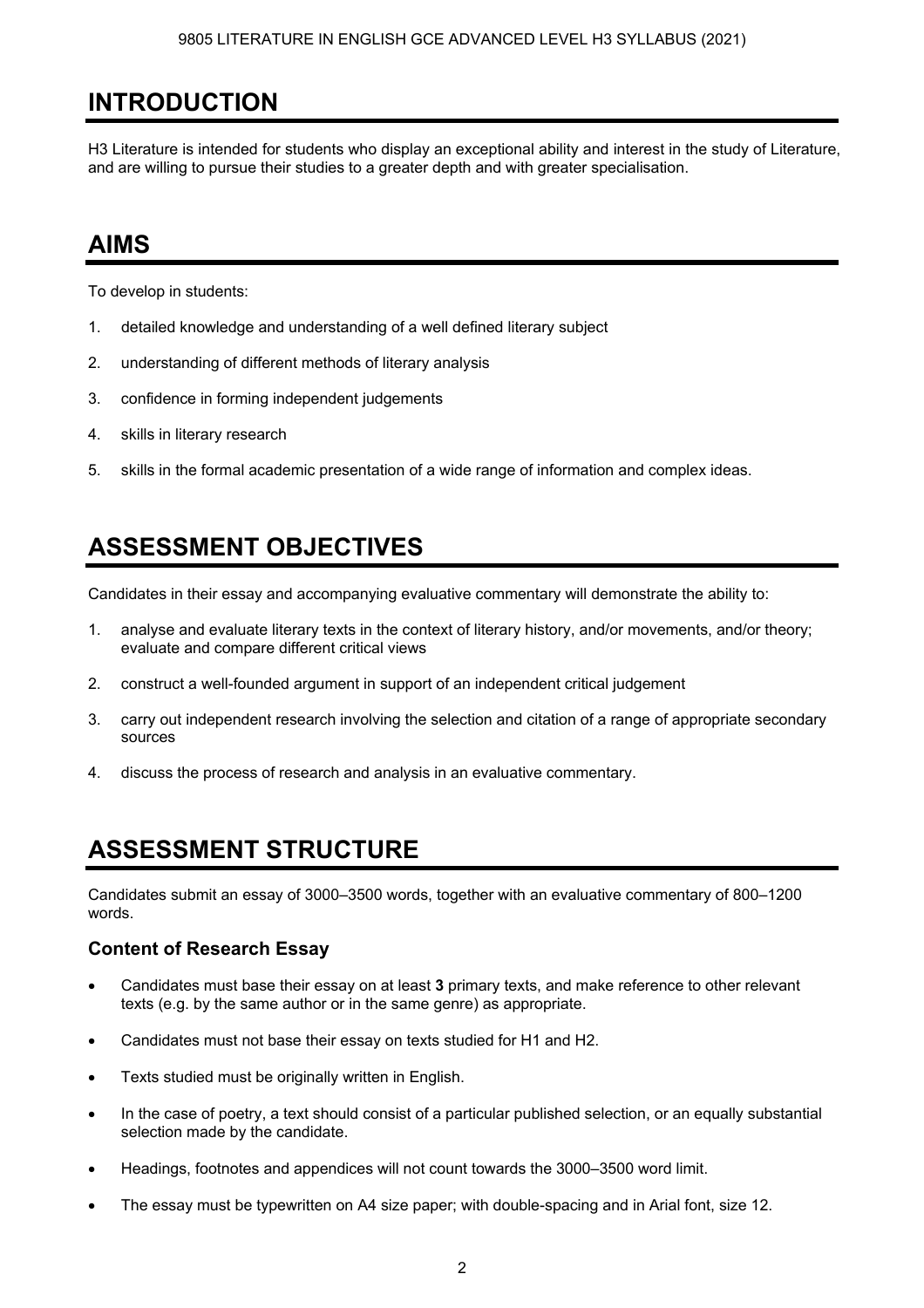- A complete bibliography of all resources used/referred to must be attached to the work.
- Candidates may include appendices which comprise materials that may assist the examiner in assessing the essay. They may include secondary materials not likely to be easily available in the UK for the examiner's reference. In the interest of keeping the bulk of submissions low, Coursework Supervisors and candidates are encouraged to exercise discretion in what is included here.

## **Selecting the research topic**

#### Initial Research and Literature Review

The process of selecting the research topic will begin with the proposal of several possible areas of research by candidates. The Coursework Supervisor will assist candidates in refining, narrowing, and selecting at least **3** initial areas of potential research, based on their assessment of the viability and rigour of the topics (see 'Guidelines for the Research Essay'). Candidates will then conduct an initial literature review for these topics. The purpose of the literature review is to enable the Coursework Supervisor to monitor the extensiveness of the candidates' research, and to enable candidates to ascertain whether there are enough primary and secondary sources available to support their research topic. Based on this, the Coursework Supervisor and the candidates will select one research topic.

#### Guidelines for the Research Essay

Coursework Supervisors assisting candidates in the selection of their research topics should follow these guidelines:

- The research essay should be a serious and rigorous academic exercise.
- The research topic should be on an area of legitimate study that will allow for enough scope of study such that the candidate reads widely in the course of the research process.
- The research topic should also allow for depth and rigour of literary analysis.
- The research essay should display some degree of sophistication and insight, and extend the candidates' exposure and appreciation of literature beyond that of the areas already covered in the H2 syllabus. As such, candidates cannot choose any of the specific texts they have studied for H2 as the main focus of the extended essay (although they may be referred to as secondary material).
- As candidates of H3 Literature will be expected to demonstrate greater depth and rigour in their research, they will examine a minimum of **3** primary sources in their research essay.
- Secondary sources should be consulted, to ensure that there is enough breadth of reading and research.

Primary sources here refer to the original literary texts being studied and exclude by definition, translated or abridged texts. Secondary sources refer to works of criticism or commentary, and include adaptations of literary texts, in both print and non-print forms, such as film.

## **Examples of types of tasks**

The following provide examples of the types of tasks that could be undertaken for the research essay.

- An exploration of an author's development as a writer, using a range of texts written over the span of the author's career as exemplification.
- A written reflection and evaluation of a group of texts, commenting on them in view of their literary context (e.g. metaphysical poetry, or modernist novels).
- An exploration of how a particular critical theory or approach to the reading of a group of texts guides and informs the process of reading and/or interpretation.
- An examination of a particular mode of writing (e.g. satirical writing) as exemplified in several texts, and an application of selected critical approaches or ideas in evaluating the mode of writing.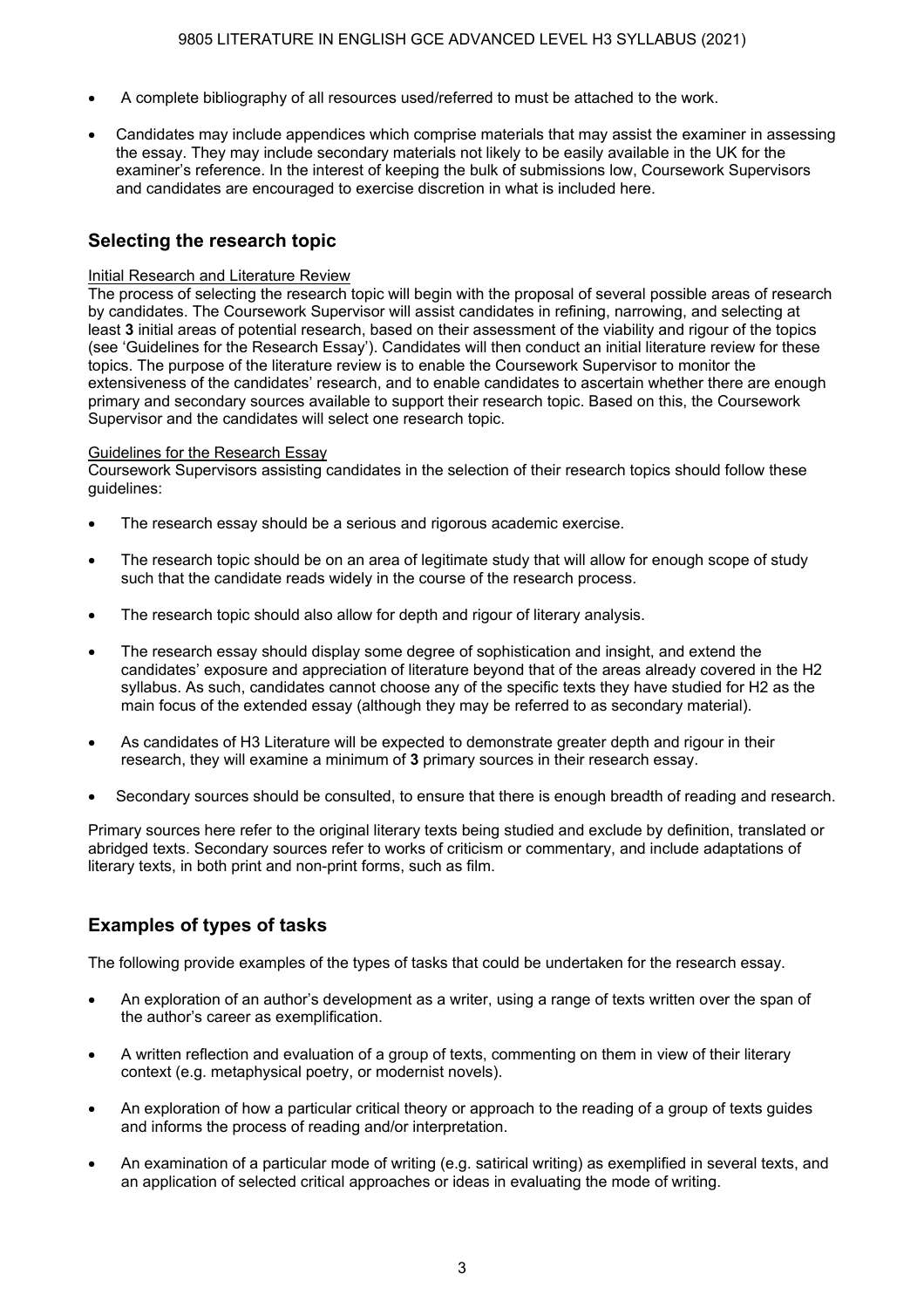• An exploration and comparative analysis of how a particular theme (e.g. love) is approached in a group of texts.

### **Evaluative commentary**

Candidates prepare a commentary of 800–1200 words on the essay. The commentary should reflect on the process of planning, researching and writing the essay, and include, where appropriate, consideration of:

- the original aims of the essay and how these developed or changed
- the methodology
- the primary and the secondary sources used in the case of primary sources, reasons for the use of a particular edition should be given if relevant
- how those sources were used as a stimulus or point of departure for the candidate's own arguments
- how differing critical views have informed the essay
- the drafting process
- ways in which the investigation developed and other possible methods or ideas that could have been used
- how final conclusions were reached.

### **The approval process for the proposal**

- Candidates must submit the soft copy of their *Research Essay Proposal Form* (Appendix A) to SEAB by a specified date in Term 1 of the second year of study. Deadlines for submissions will be specified by SEAB in a circular to schools each year.
- The Proposal must include the following details:
	- the research topic
	- the working title of the essay
	- a brief summary (150–250 words) of the aims and scope of the essay
	- details of the texts (a minimum of **3** primary sources and some secondary sources)
- The hard copy of the proposal must be dated and signed by both the candidate and the Coursework Supervisor. The hard copy should be retained by the school and submitted with the completed essay by the date specified by SEAB.
- Proposal submissions will be sent electronically to Cambridge for approval by the examiner.
- If a proposal is acceptable as it stands, the examiner may approve it without further feedback.
- If the examiner rejects a proposal, or indicates that a proposal needs to be revised before it can be approved, s/he will send feedback accordingly. This feedback must be retained and submitted with the completed essay, along with the hard copy of the original research proposal.
- If a candidate has been advised by the examiner that s/he must make a resubmission of the amended proposal for approval, or submit a second proposal, the candidate must do so by the date specified by SEAB, the hard copy of which must be submitted with the completed essay.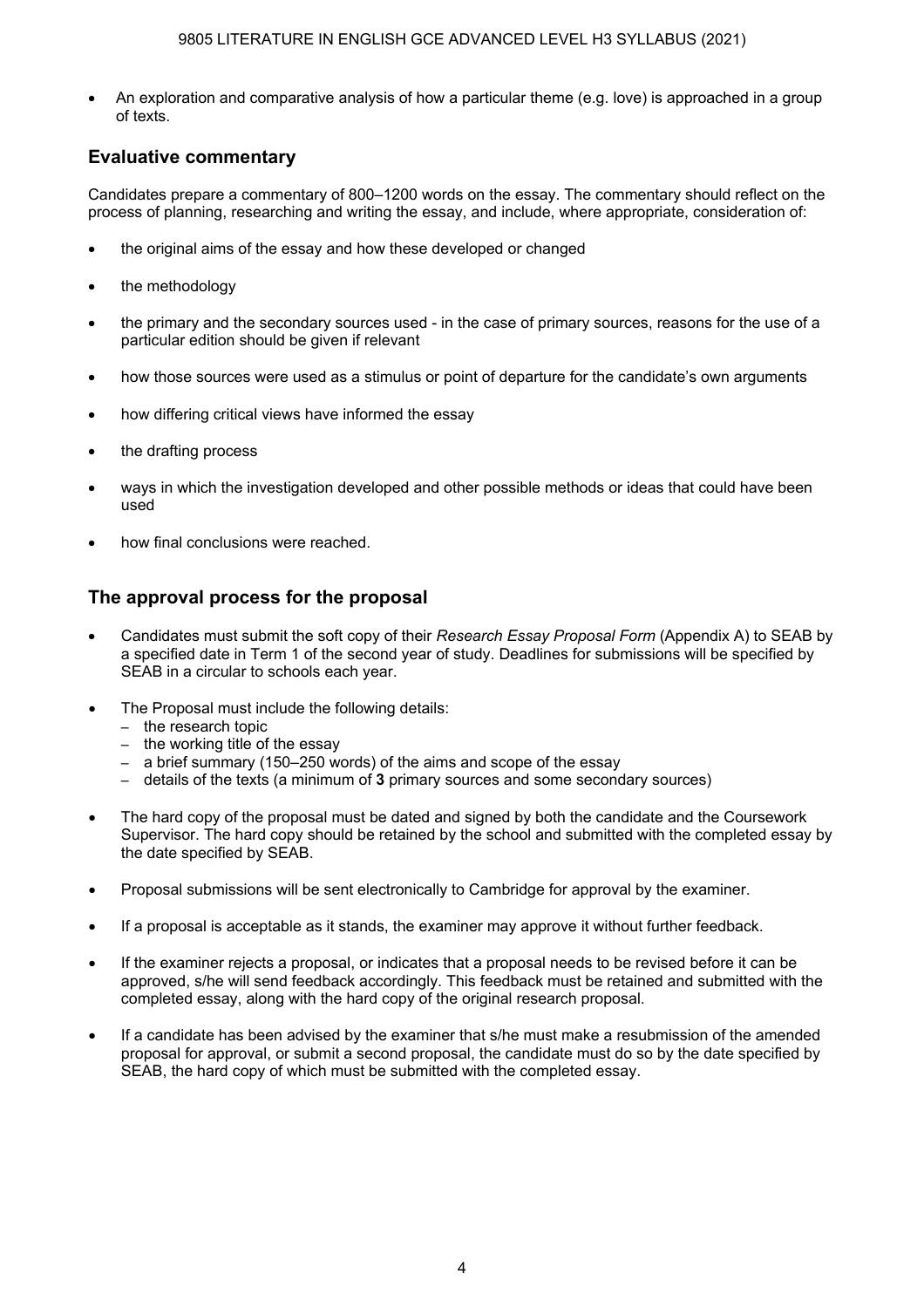## **Notes for guidance on the research essay**

The essay and evaluative commentary submitted for assessment must be candidates' own work and should represent their ability to work **independently**. Nevertheless, all candidates will need support from their Centres in the form of monitoring the work in progress and giving some degree of guidance. The extent of guidance by the Coursework Supervisor is outlined below.

#### At the Proposal Stage

Before candidates embark on the writing of their paper, at the Proposal Stage of the essay, Coursework Supervisors are expected to:

- guide candidates on the selection of an appropriate research topic
- guide candidates in the formulation of their research proposal. This guidance includes discussion with the candidate of any feedback given by the examiner on the proposal, as well as the formulation of a second proposal, should it prove necessary.
- advise candidates on work schedule
- advise candidates on research ethics
- guide candidates on research skills and techniques
- advise candidates on the suitability of resources/references selected
- explain to candidates what they will be assessed on and how their performance will be assessed
- draw candidates' attention to the importance of the declaration they will be required to make in the *Research Essay Declaration and Submission Form* (Appendix B).

#### During Writing

- At the Writing stage, the Coursework Supervisor should continually monitor the progress of the candidate to ensure that the candidate's work is on schedule.
- The Coursework Supervisor may provide feedback on the Research Essay only during the scheduled conference sessions. The Coursework Supervisor must ensure that the candidate does his/her own independent thinking and is fully responsible for developing the arguments and essay structures, and sourcing of information.
- The Coursework Supervisor may have up to 3 conferences with the candidate. The first and second conferences are compulsory while the third conference is optional.
	- (a) **First conference (compulsory)** this must be conducted as soon as the candidate is ready with the first draft, at the latest by mid-May. The Coursework Supervisor will not be required to complete the *Record of Guidance* (Appendix C).
	- (b) **Second conference (compulsory)** this must be conducted at the latest by mid-July. The Coursework Supervisor will be required to complete the *Record of Guidance* (Appendix C), giving details of key points of guidance provided during the conference. This will aid examiners in evaluating the candidate's work.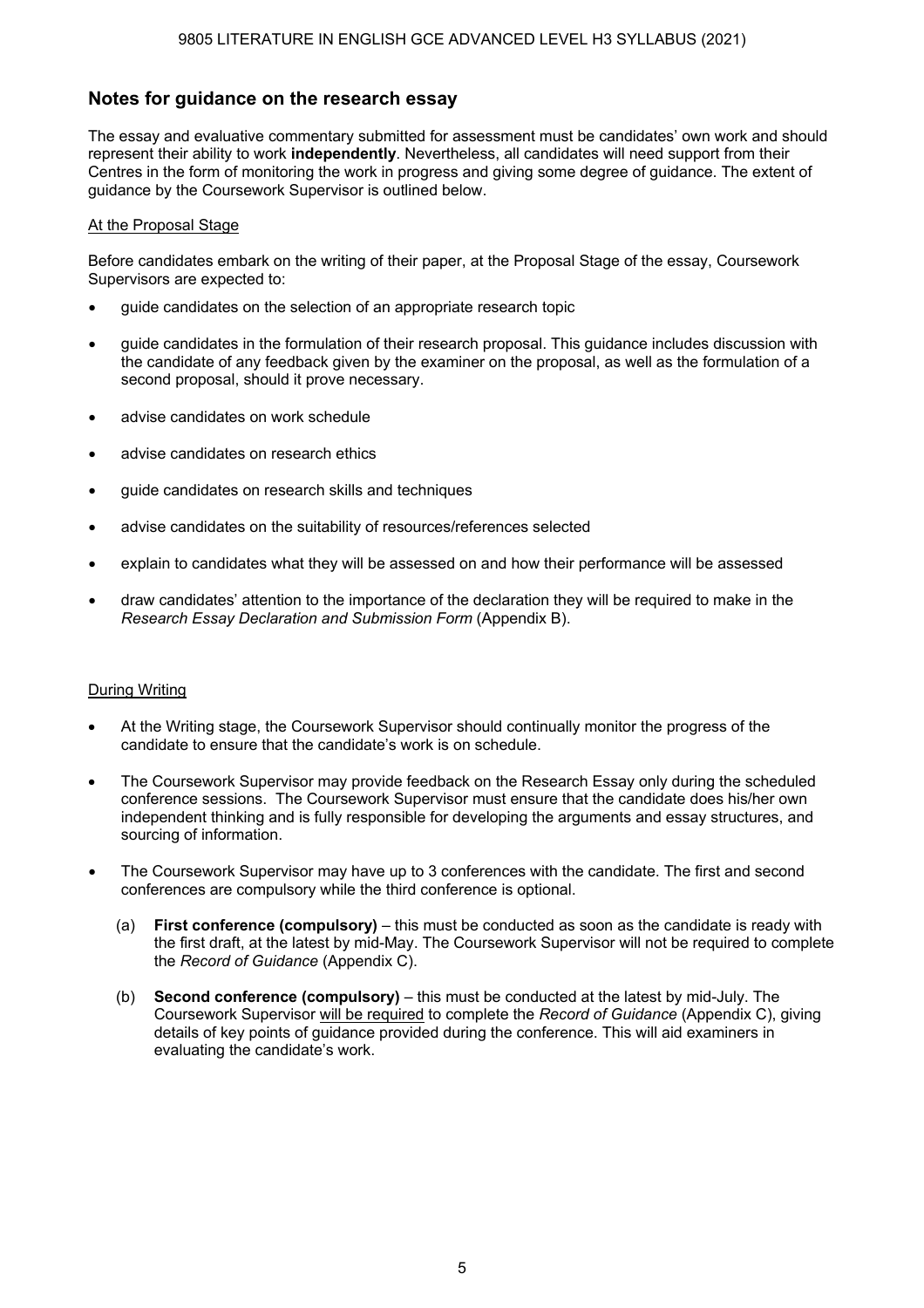(c) **Third conference (optional) –** this, if needed, must be conducted latest by mid-August. The Coursework Supervisor will be required to complete the *Record of Guidance* (Appendix C), giving details of key points of guidance provided during the conference. The Coursework Supervisor should make it known to the candidate that the nature and extent of additional guidance given at the third conference will be recorded and may be taken into consideration by the examiner during the marking of the candidate's work.

The third conference can be conducted:

- 1. at the request of a candidate, or
- 2. should the Coursework Supervisor feel that a candidate is not progressing well and would benefit from a third conference, s/he may suggest it to the candidate. However, it should be the candidate's decision whether or not to take up the suggestion.
- The length of time required for each conference session will depend on each candidate's needs. However, each conference session should take place over one sitting, i.e. over a single session within one day.
- The Coursework Supervisor may accept a draft of a candidate's work in advance of the conferences, for discussion during the sessions, but the Coursework Supervisor should not give any written feedback on the work submitted.
- The Coursework Supervisor should encourage the candidate to take notes during the conferences, so that s/he can refer to these notes subsequently, when working independently.
- All completed *Record of Guidance* forms must carry the Coursework Supervisor's signature and date. The candidate should be given the opportunity to see what has been noted down on the forms and should sign his/her acknowledgement of the guidance given.
- All completed *Record of Guidance* forms must be attached to the front of the completed work submitted for assessment, behind the *Declaration and Submission Form*.

#### Acknowledgement of External Sources of Information

- Candidates are permitted to seek advice or information from people outside of the school environment who have expertise that is relevant to their research. However, as part of their guidance on the ethics of carrying out independent research, Coursework Supervisors should advise candidates that it is not acceptable for them to either seek or accept help from any outside agency, including family and friends, in the actual writing of their essay.
- Candidates must acknowledge guidance or information provided by people other than their Literature in English Coursework Supervisors. They may do this through the use of footnotes, or endnotes, or in their bibliography.

#### Submission of Work and Suspicion of Plagiarism

- When candidates submit their essay and evaluative commentary for assessment, Coursework Supervisors are expected to ensure that candidates have completed the *Research Essay Declaration and Submission* form and attached it to the front of the work.
- Coursework Supervisors should also submit the hard copy of the proposal(s), along with any feedback given by the examiner, as well as the *Record of Guidance*.
- While Coursework Supervisors do not need to assess the work that is submitted, or check that requirements for the essay and evaluative commentary have been fulfilled, they will need to read the work in order to satisfy themselves that it is authentic.
- If the Coursework Supervisor is satisfied that, **to the best of her/his knowledge** of the candidate and the progress of the essay and evaluative commentary, the work is authentic, s/he should sign and date the declaration of authenticity on the *Declaration and Submission Form*. It is understood that the declaration is made in good faith by the Coursework Supervisor and that ultimately, the authenticity of the work is the candidate's responsibility.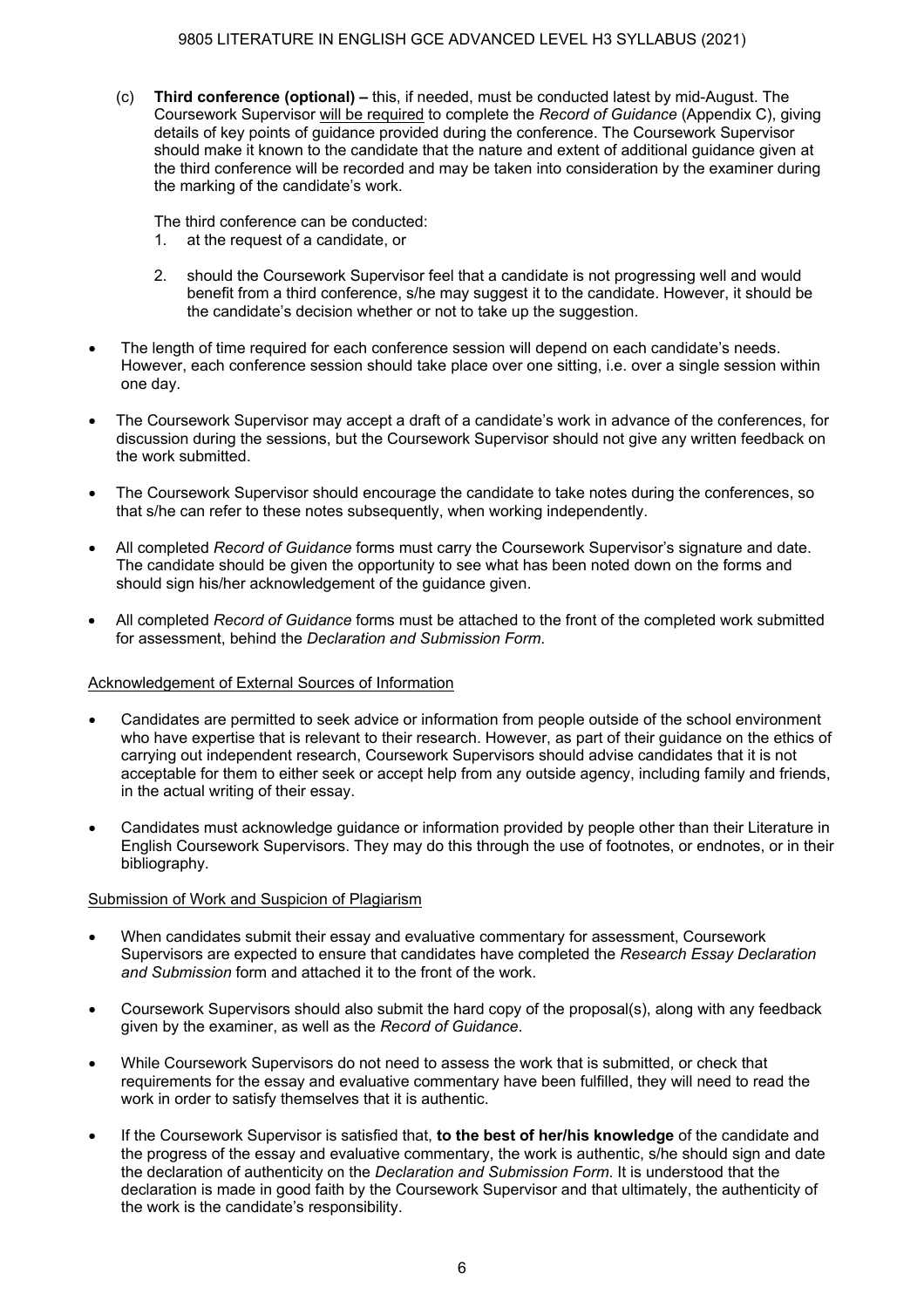- If the Coursework Supervisor has cause for suspicion of plagiarism in the work submitted s/he should circle 'reason' [*to believe that the candidate has plagiarised work in this Research Essay*] in the *Declaration and Submission Form* and give details in an Irregularity Report (to be issued by SEAB). The report should be submitted to SEAB, together with the work in question, and the candidate's approved proposal.
- All documentation regarding cases of suspected plagiarism, proven or otherwise must be submitted to SEAB. The examining authority will take disciplinary action against any candidate found to have committed or aided the offence of plagiarism.
- If there are no Irregular Cases, a 'nil return' must be submitted by the school.

## **LEVEL DESCRIPTORS**

### **Level 1**

*Work at this level will be outstanding, demonstrating a combination of creativity and organisation in defining and expounding insightful, mature and at times original ideas, with economy and fluidity.*

Analyses and evaluates literary texts, related to appropriate literary, historical, theoretical contexts, with skill and flair; evaluates different critical views, showing a sophisticated understanding of different possible approaches.

Argues lucidly, in a tightly organised but apparently seamless structure, on a strong foundation of reference, in support of an independent critical judgement.

Shows evidence of thorough and independent research involving the judicious selection and citation of secondary sources; shows ability to develop argument from the research rather than fitting facts to theories.

In the evaluative commentary, demonstrates a sophisticated understanding of the process of literary research and analysis, and an ability to evaluate the essay with insight and flair.

### **Level 2**

*Work at this level will range from very good to excellent, demonstrating clear focus and control in defining and presenting an insightful argument.* 

Analyses and evaluates literary texts in literary, historical, theoretical contexts, with skill; evaluates different critical views, showing understanding that different approaches are possible.

Constructs a focused, well-founded argument in support of an independent critical judgement.

Shows evidence of appropriate, thorough and independent research, involving the judicious selection and citation of secondary sources.

In the evaluative commentary, demonstrates a thorough understanding of the process of literary research and analysis and an ability to evaluate the essay with critical insight.

### **Level 3**

*At this level the candidate will have produced a competent and possibly very full body of work, but may rely more on amassing evidence than on skilful argument; alternatively the work will be thoughtful but not fully developed. Presentation must be satisfactory and follow conventions.* 

Analyses and evaluates literary texts with knowledge and understanding of the key issues raised by the title, making some meaningful connections with appropriate literary, historical, theoretical contexts; shows awareness of different critical views, with some evaluation.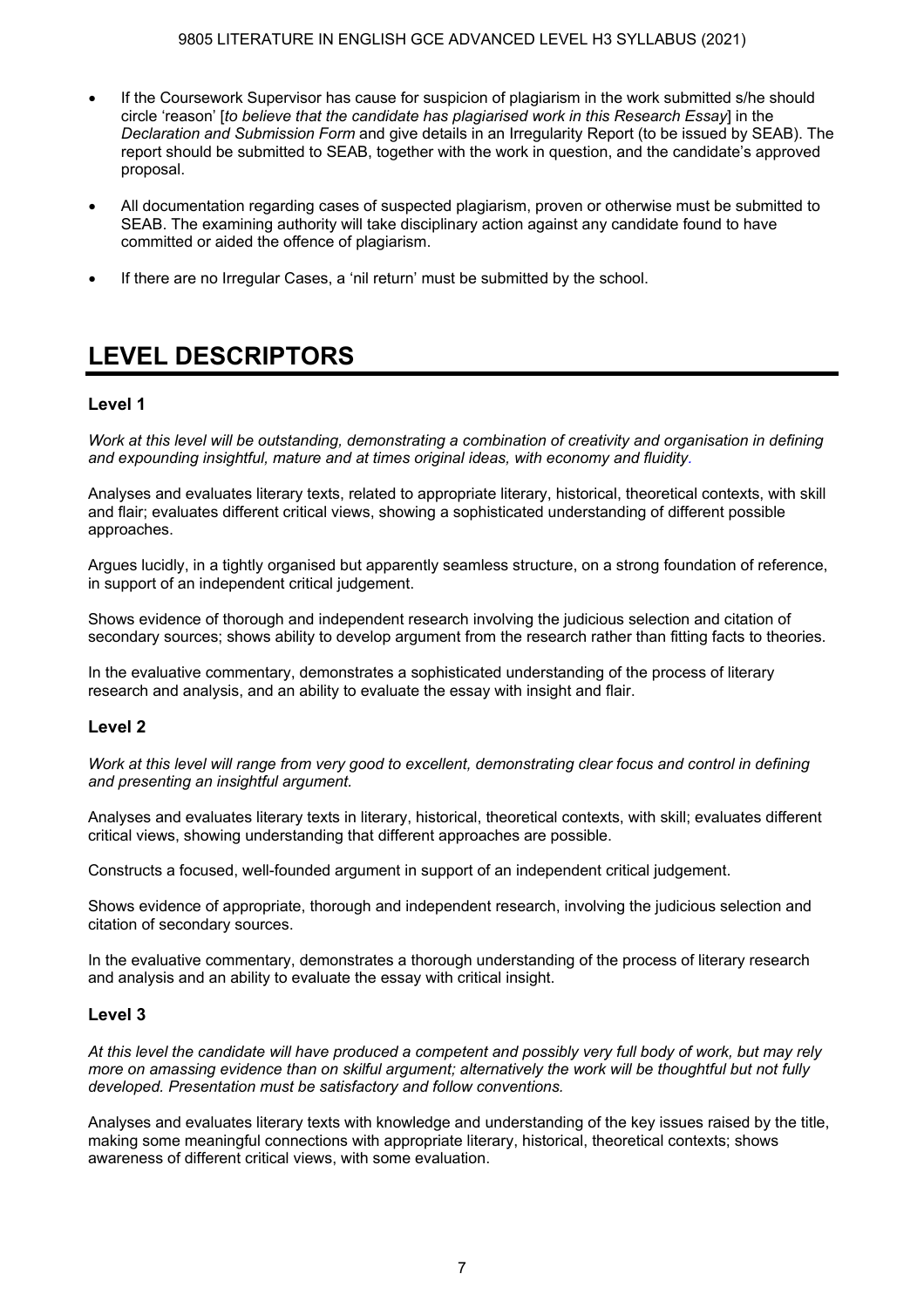#### 9805 LITERATURE IN ENGLISH GCE ADVANCED LEVEL H3 SYLLABUS (2021)

Constructs an argument in support of a critical judgement, and structures the essay around the argument.

Shows evidence of independent research, involving the selection and citation of secondary sources, though not fully sufficient to the demands of the title, or with insufficient selectivity.

In the evaluative commentary, demonstrates an understanding, which may be partial, of the process of literary research and analysis, and some ability to evaluate the essay.

#### **Level 4**

*At this level candidates will have amassed a body of work without sufficient development, or will have shown insufficient breadth of reading and reference.* 

Analyses and evaluates literary texts with some reference to the context of literary history, and/or movements, and/or theory; shows some awareness that critical views may differ from the candidate's own view and from one another.

Constructs an argument, perhaps with lacunae, or with insufficient supporting reference.

Shows some evidence of research which may be limited, or derivative.

In the evaluative commentary, shows some limited understanding of the process of literary research and analysis, and comments on the essay with limited insight.

#### **Note:**

Examiners will not be required to read beyond the word limit of both the research essay and the evaluative commentary.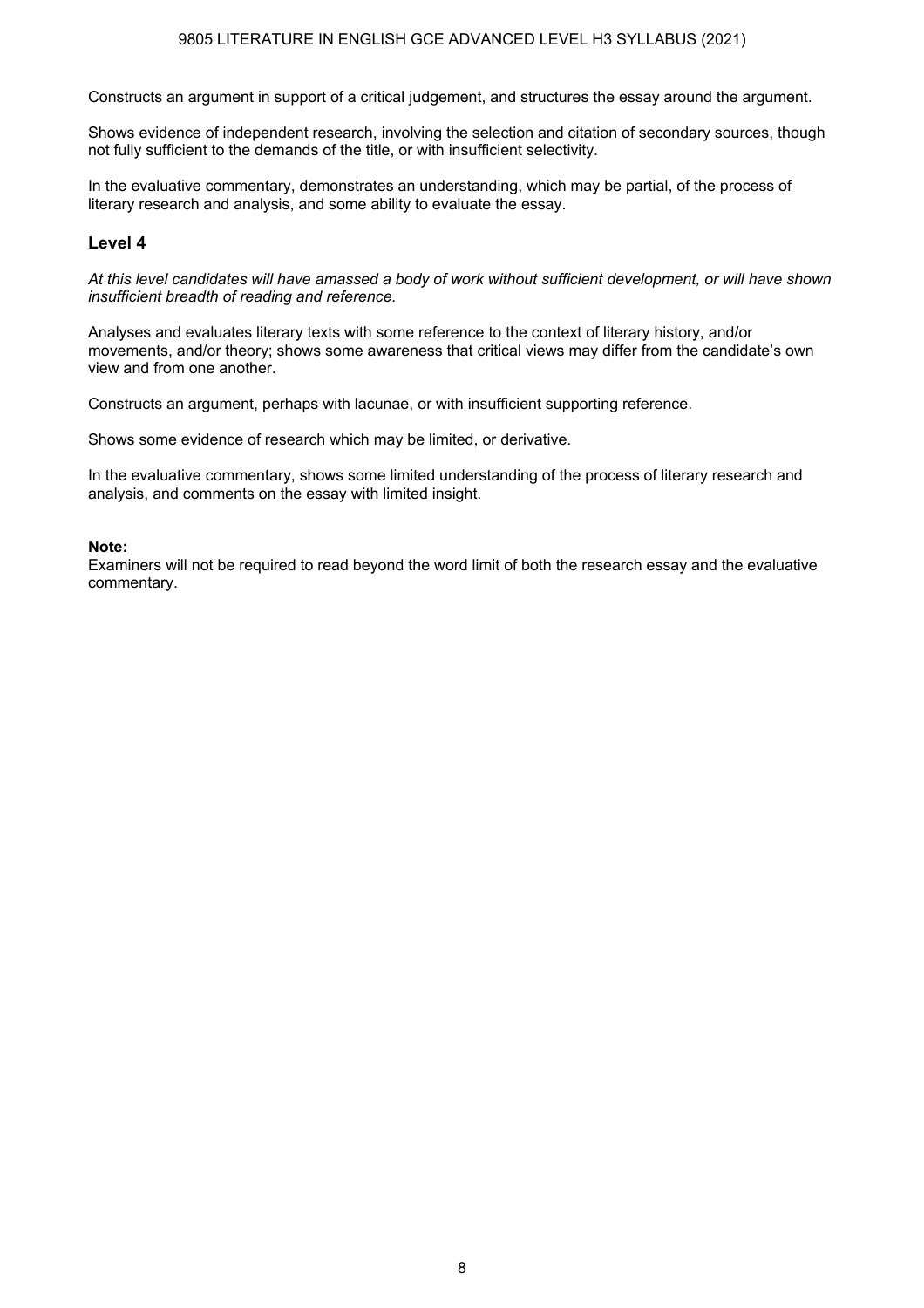9805 LITERATURE IN ENGLISH GCE ADVANCED LEVEL H3 SYLLABUS (2021)



圖 Cambridge Assessment<br>SD International Education

**APPENDIX A** 

### **H3 LITERATURE IN ENGLISH 9805**

### **RESEARCH ESSAY PROPOSAL FORM**

| <b>Candidate's Name:</b>                                                                                                                                                                    | <b>Index Number:</b>  |  |  |  |  |
|---------------------------------------------------------------------------------------------------------------------------------------------------------------------------------------------|-----------------------|--|--|--|--|
| <b>Centre Name:</b>                                                                                                                                                                         | <b>Centre Number:</b> |  |  |  |  |
| <b>Year of Examination:</b>                                                                                                                                                                 | NRIC / FIN:           |  |  |  |  |
| If this is the 2nd submission, please tick here                                                                                                                                             |                       |  |  |  |  |
| <b>Research Topic:</b>                                                                                                                                                                      |                       |  |  |  |  |
|                                                                                                                                                                                             |                       |  |  |  |  |
|                                                                                                                                                                                             |                       |  |  |  |  |
| Proposed Title of Research Essay:                                                                                                                                                           |                       |  |  |  |  |
|                                                                                                                                                                                             |                       |  |  |  |  |
|                                                                                                                                                                                             |                       |  |  |  |  |
| <b>Synopsis of Research Essay:</b><br>[State clearly the rationale for your choice of topic, and the aim(s) and scope of your research.<br>Identify any potential problems or limitations.] |                       |  |  |  |  |
|                                                                                                                                                                                             |                       |  |  |  |  |
|                                                                                                                                                                                             |                       |  |  |  |  |
|                                                                                                                                                                                             |                       |  |  |  |  |
|                                                                                                                                                                                             |                       |  |  |  |  |
|                                                                                                                                                                                             |                       |  |  |  |  |
|                                                                                                                                                                                             |                       |  |  |  |  |
|                                                                                                                                                                                             |                       |  |  |  |  |
|                                                                                                                                                                                             |                       |  |  |  |  |
|                                                                                                                                                                                             |                       |  |  |  |  |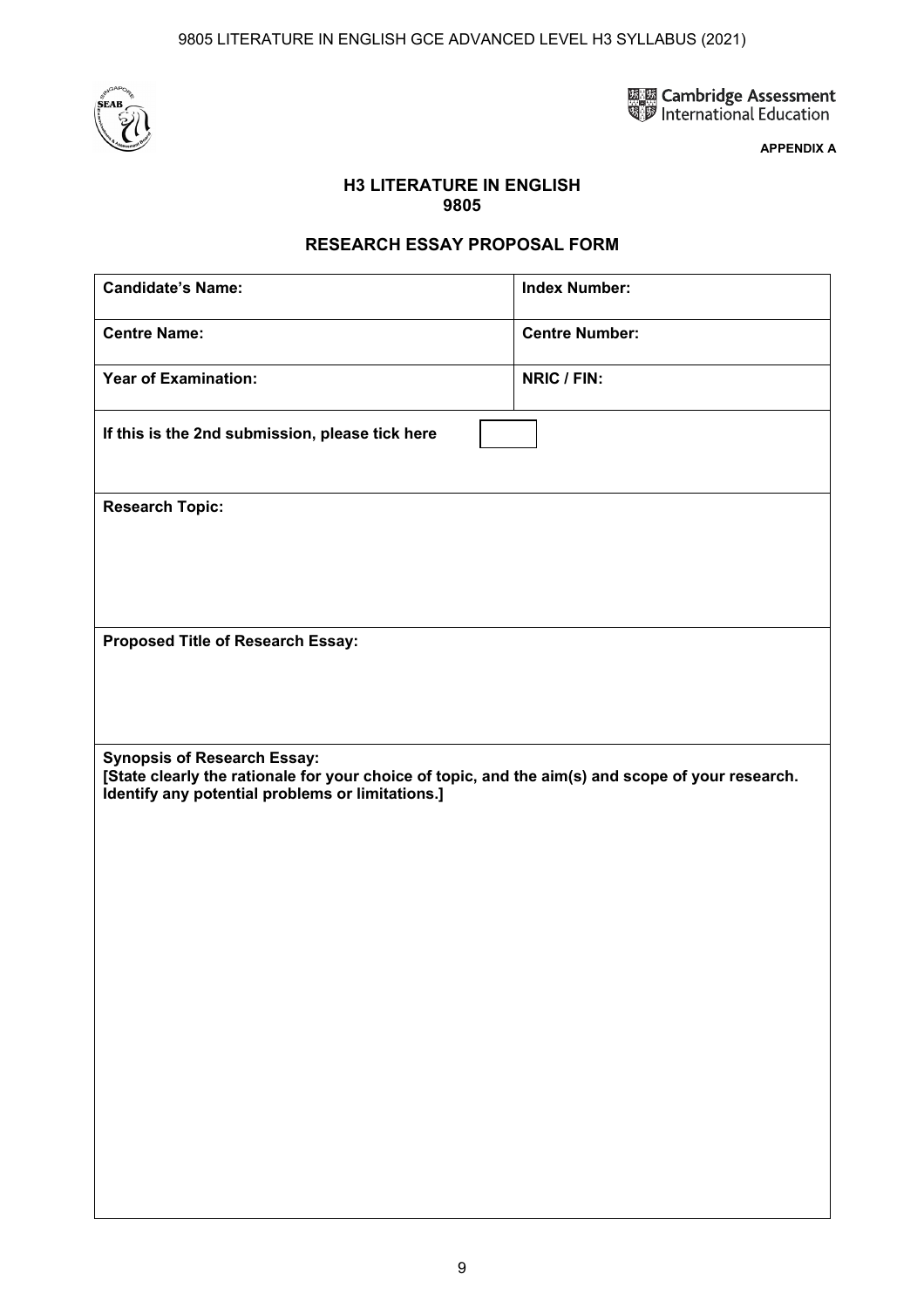| Details of the texts:                                                                                                              |            |       |
|------------------------------------------------------------------------------------------------------------------------------------|------------|-------|
|                                                                                                                                    |            |       |
|                                                                                                                                    |            |       |
|                                                                                                                                    |            |       |
|                                                                                                                                    |            |       |
|                                                                                                                                    |            |       |
|                                                                                                                                    |            |       |
|                                                                                                                                    |            |       |
| <b>Candidate's Declaration:</b>                                                                                                    |            |       |
| I declare that the primary texts I will be using in my research essay do not include any of the<br>texts I have studied for H1/H2. |            |       |
|                                                                                                                                    |            | Date: |
| <b>Candidate's Signature:</b><br><b>Coursework Supervisor's Name:</b>                                                              | Signature: |       |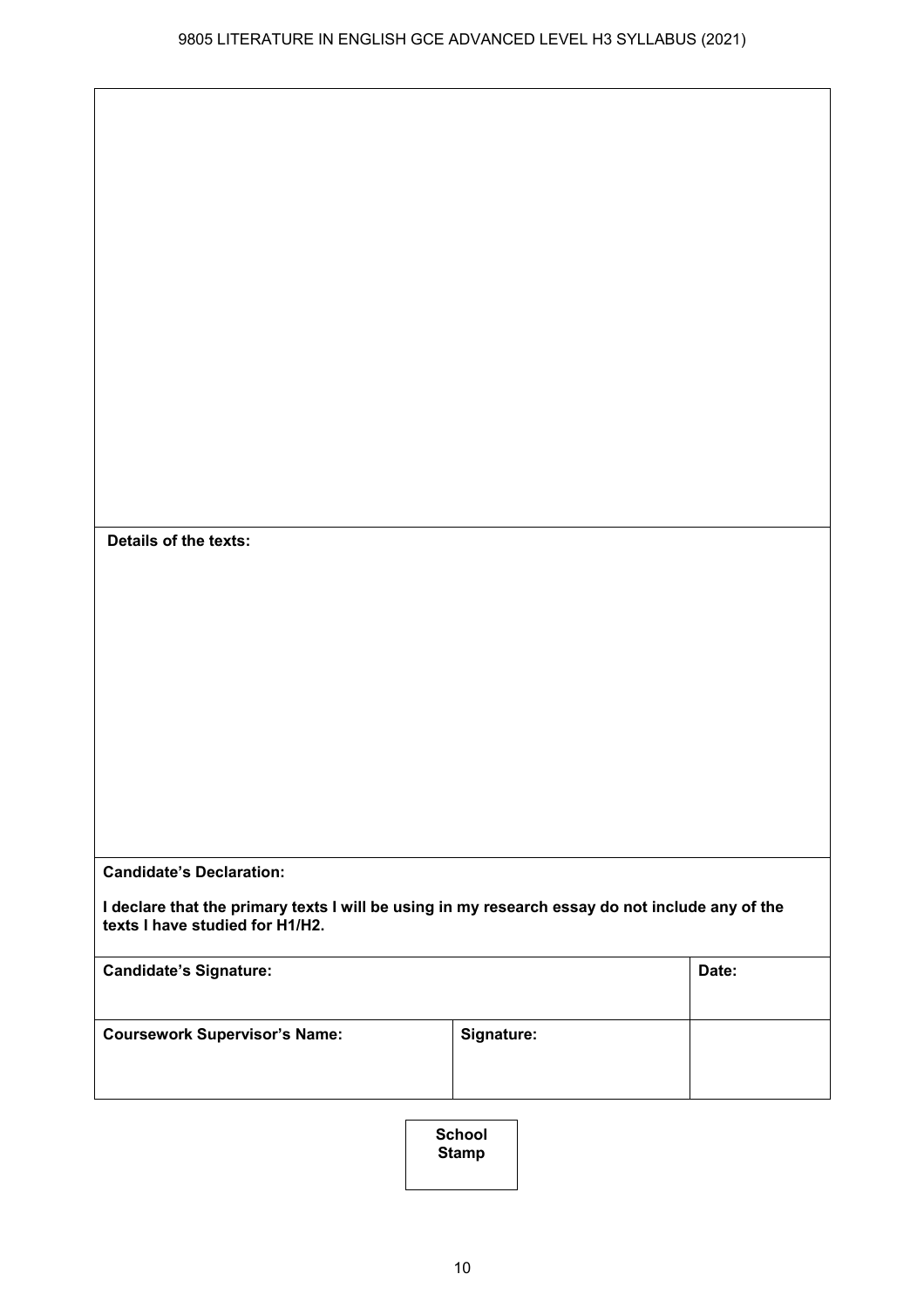



**[APPENDIX B] [To be attached to the front of H2 Independent Study/H3 Research Essay/H3 Research Project]** 

#### **H2 INDEPENDENT STUDY/H3 RESEARCH ESSAY/H3 RESEARCH PROJECT**

#### **DECLARATION AND SUBMISSION FORM**

| Subject:                                                                                                                                                                                                                                                                                                                                                                                                                                                                                                                                                                                                                                                                                                                                  | <b>Subject Code:</b>        |  |  |  |
|-------------------------------------------------------------------------------------------------------------------------------------------------------------------------------------------------------------------------------------------------------------------------------------------------------------------------------------------------------------------------------------------------------------------------------------------------------------------------------------------------------------------------------------------------------------------------------------------------------------------------------------------------------------------------------------------------------------------------------------------|-----------------------------|--|--|--|
| <b>Candidate's Name:</b>                                                                                                                                                                                                                                                                                                                                                                                                                                                                                                                                                                                                                                                                                                                  | <b>Index Number:</b>        |  |  |  |
| <b>Centre Name:</b>                                                                                                                                                                                                                                                                                                                                                                                                                                                                                                                                                                                                                                                                                                                       | <b>Centre Number:</b>       |  |  |  |
| <b>Coursework Supervisor's Name:</b>                                                                                                                                                                                                                                                                                                                                                                                                                                                                                                                                                                                                                                                                                                      | <b>Year of Examination:</b> |  |  |  |
| Title of Independent Study/Research Essay/Research Project:                                                                                                                                                                                                                                                                                                                                                                                                                                                                                                                                                                                                                                                                               |                             |  |  |  |
| Word count for Independent Study/Research Essay/Research Project: _________<br>words                                                                                                                                                                                                                                                                                                                                                                                                                                                                                                                                                                                                                                                      |                             |  |  |  |
| <b>Plagiarism Warning:</b><br>Plagiarism is using someone else's work without acknowledging the source of that information. (Refer<br>to the examination syllabus for more details on what constitutes plagiarism.) Plagiarism amounts to<br>intellectual theft and is seen as an act of dishonesty. An investigation will be conducted when there is<br>cause for suspicion of plagiarism. Where clear and convincing evidence exists, disciplinary action by the<br>examining authority will be taken against any candidate found to have committed or aided the offence of<br>plagiarism. Candidates who have contravened the examination regulations will not be given a grade and a<br>'T' symbol for the subject will be indicated. |                             |  |  |  |
| <b>Candidate's Declaration:</b><br>I declare that the attached work was produced solely by me.                                                                                                                                                                                                                                                                                                                                                                                                                                                                                                                                                                                                                                            |                             |  |  |  |
| I also declare that the subject area and content used in this Independent Study/Research Essay/<br>Research Project is not used in any other H2/H3 Independent Study/Research Essay/Research Project<br>that I am submitting in the same examination year, or have submitted previously.                                                                                                                                                                                                                                                                                                                                                                                                                                                  |                             |  |  |  |
| I am aware that if I am submitting two or more pieces of research work, only one of the works will be<br>assessed if it is found that there is substantial overlap of content in the various pieces of research work<br>submitted.                                                                                                                                                                                                                                                                                                                                                                                                                                                                                                        |                             |  |  |  |
| Candidate's signature and date _________                                                                                                                                                                                                                                                                                                                                                                                                                                                                                                                                                                                                                                                                                                  |                             |  |  |  |
| <b>Coursework Supervisor's Declaration:</b><br>In supervising this candidate, I declare that I have / have not* supervised this candidate in accordance<br>with the Notes of Guidance contained in the Examination Syllabus.<br>* If 'have not', please attach an Irregularity Report containing the details to this Form.                                                                                                                                                                                                                                                                                                                                                                                                                |                             |  |  |  |
| Coursework supervisor's signature and date <b>Service Structure and Structure Course in the Course of Structure Course</b>                                                                                                                                                                                                                                                                                                                                                                                                                                                                                                                                                                                                                |                             |  |  |  |
| I have no reason / reason** to believe that the work submitted by the candidate contains plagiarised<br>material (please circle accordingly).<br>** If there is evidence to suggest plagiarism may have occurred, please complete an Irregularity Report<br>and submit it to SEAB with the candidate's work.                                                                                                                                                                                                                                                                                                                                                                                                                              |                             |  |  |  |
|                                                                                                                                                                                                                                                                                                                                                                                                                                                                                                                                                                                                                                                                                                                                           |                             |  |  |  |
| <b>School</b>                                                                                                                                                                                                                                                                                                                                                                                                                                                                                                                                                                                                                                                                                                                             |                             |  |  |  |

**Stamp**